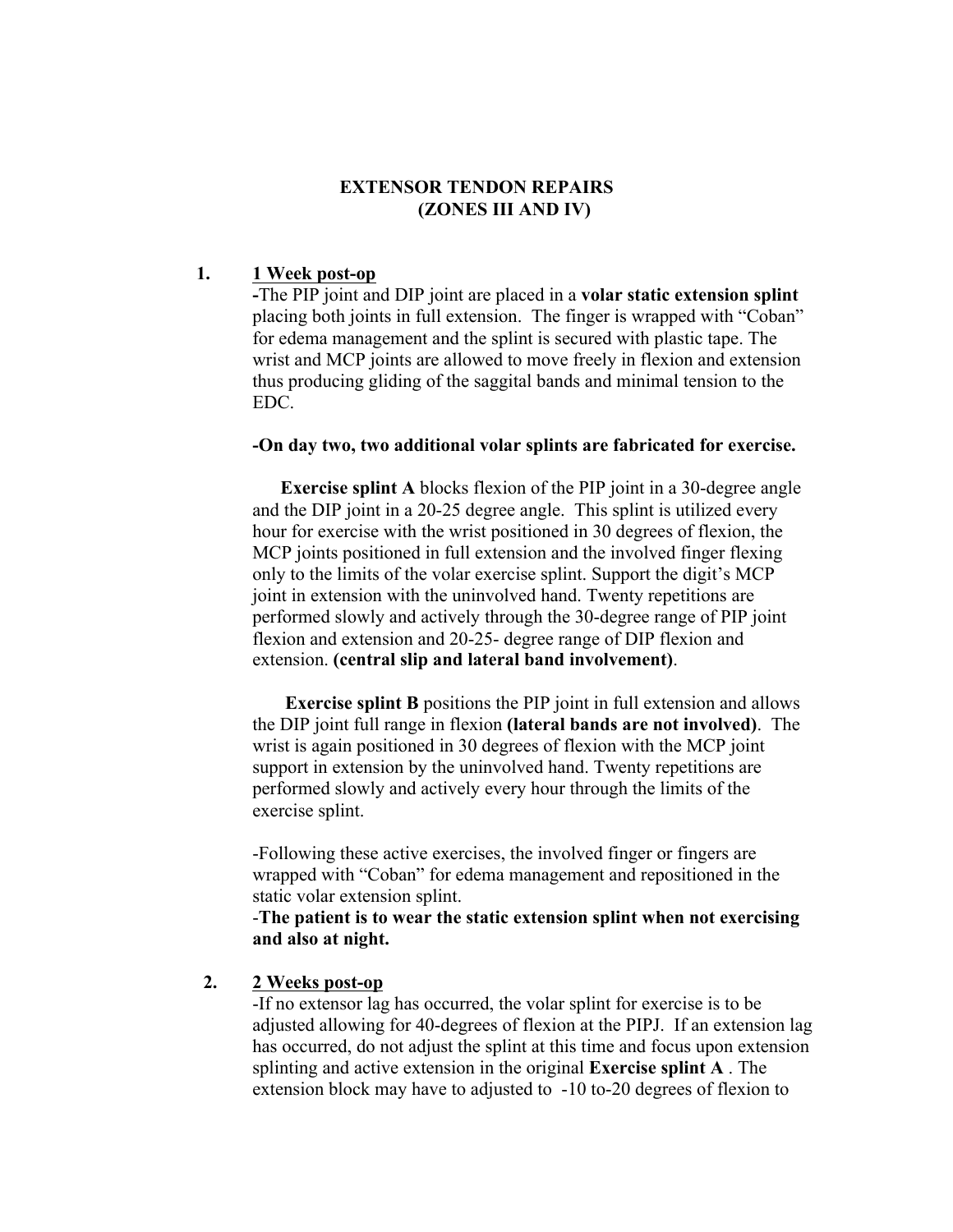improve extension lag. Follow positioning of the wrist in flexion and the MCP joint in extension when performing exercises. Continue static extension splinting between sessions and at night. Continue edema management with "Coban" wrapping and edema massage.

-Following suture removal, apply scar mold and wrap with "Coban" for pressure. Instruct the patient in scar massage over healed incision and to any hardened or puckered areas of scar tissue. The finger should remain in an extended position during application of pressure.

## **3. 3 Weeks post-op**

-Adjust PIP joint flexion angle of exercise splint to 50-degrees of flexion. If an extension lag is present, adjust angle of splint minimally and focus efforts of exercise upon extension. Continue wrist and MCP joint position while exercising.

-Continue wearing static extension splint between exercise sessions and at night.

-Continue scar and edema management. Add mini-vibrator massage over scar if the scar is adherent.

# **4. 3 ½ Weeks post-op**

-Adjust PIP joint flexion angle of exercise splint to 60-70-degrees of flexion. If an extension lag is present, modestly adjust flexion angle and continue focus of extension during exercise.

-Continue static extension splint between exercise and during the night. -Continue scar and edema management.

-If the PIP joint is stiff in flexion, intermittently splint PIP joint in gentle flexion for short periods. Static extension splinting for the finger should continue.

# **5. 4 Weeks post-op**

-Initiate gentle composite flexion exercises of the finger and slow sustained extension exercises. Have patient perform lifting the finger from the table in extension and holding for a count of ten. Continue 20 rep. sessions.

-Continue static extension splinting between exercise sessions and at night.

-Continue gentle flexion-assist splinting of the finger if the PIP joint persists in limited flexion

## **5. 5 Weeks post-op cont.**

-Have patient resume gentle ADL such as eating, brushing teeth and shaving.

-Continue scar and edema management.

## **6**. **6 Weeks post-op**